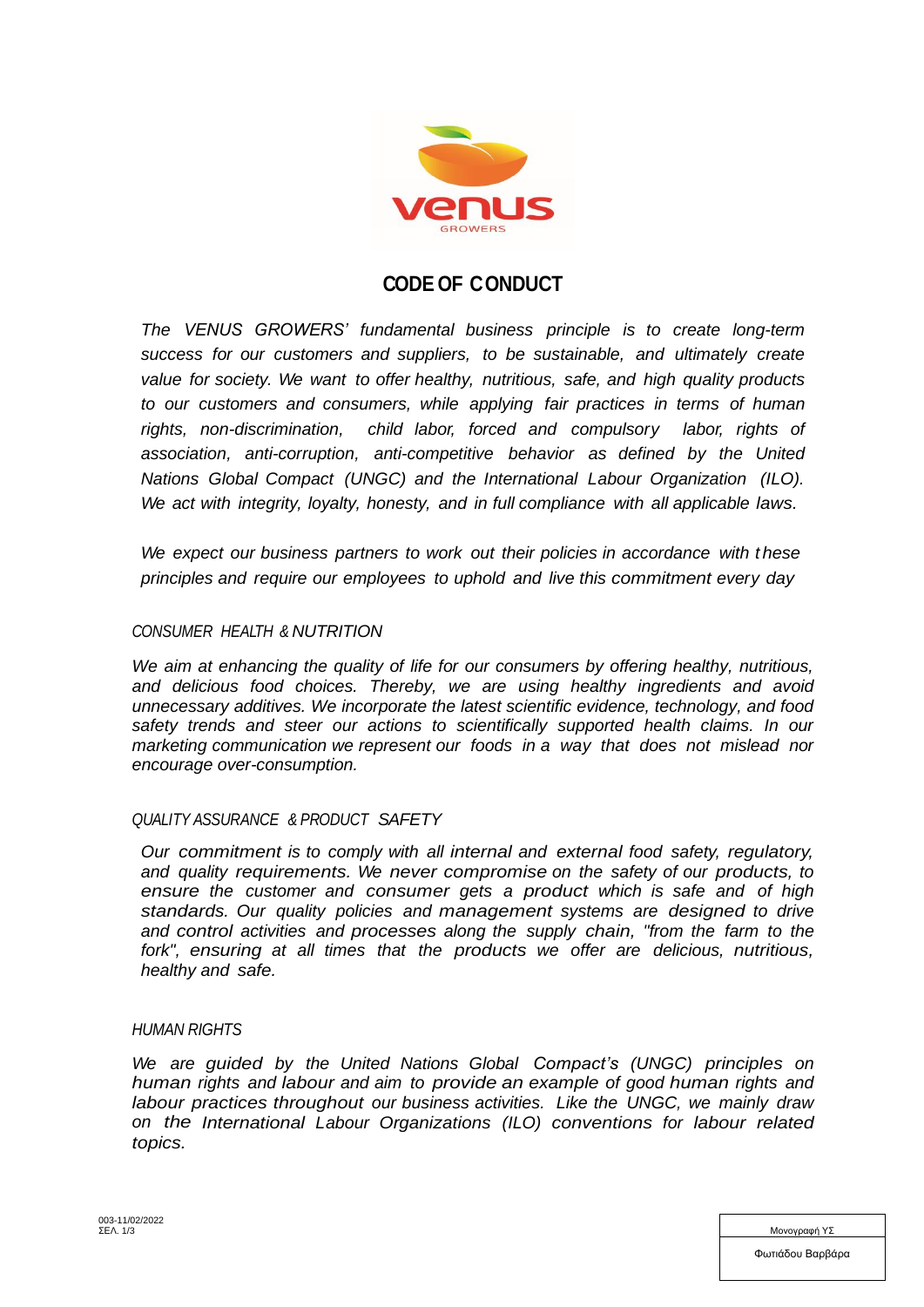## *NON-DISCRIMINATION / EQUAL OPPORTUNITY*

*We do not discriminate based on gender, age, health, race, skin color, nationality, language, family circumstances, social origin, religion, creed, political opinion, physical or mental disability. Opportunities are offered in a non-discriminating way, only according to required skills and performance. Thus, an individual's employment with the Company, including all subsequent changes in work assignment, is determined solely by the individual's ability to perform the job and independent from above-mentioned idiosyncrasies. [UNGC](http://www.unglobalcompact.org/AboutTheGC/TheTenPrinciples/principle6.html) 6, ILO [C100,](http://www.ilo.org/ilolex/cgi-lex/convde.pl?C100) [ILO](http://www.ilo.org/ilolex/cgi-lex/convde.pl?C111) C111*

#### *CHILD LABOUR*

*We support the ILO's recommended minimum age for admission to employment of not less than the age of completion of compulsory schooling and not less than 15 years, unless in cases that fall under any of the ILO exceptions (explicit developing country national laws, light work, activities referred to by any special ILO conventions). Totally unacceptable are any types of work as dubbed "the worst forms of child labour" by the ILO. [UNGC](http://www.unglobalcompact.org/AboutTheGC/TheTenPrinciples/principle5.html) 5, ILO [C138,](http://www.ilo.org/ilolex/cgi-lex/convde.pl?C138) [ILO](http://www.ilo.org/ilolex/cgi-lex/convde.pl?C182) C182*

#### *FORCED & COMPULSORY LABOUR*

*We totally reject any form of forced and compulsory labour, for example, where workers are forced into work with severe deprivations, physical violence or sexual abuse, or restricting people's movements. The bottom line is that a work relationship should be freely chosen and free from threats. [UNGC](http://www.unglobalcompact.org/AboutTheGC/TheTenPrinciples/principle4.html) 4, ILO [C29,](http://www.ilo.org/ilolex/cgi-lex/convde.pl?C029) [ILO](http://www.ilo.org/ilolex/cgi-lex/convde.pl?C105) C105*

## *EMPLOYEE SAFETY*

*We believe that our employees are our most important asset. The proactive elimination of accidents, injuries, and illness is a way of life at VENUS GROWERS. By accepting the mutual responsibility of working safely, we will continue reducing injuries and illnesses toward zero incidents, thereby, contribute to the well-being of one another and the success of the Company. RIGHT OF ASSOCIATION*

*We recognize the freedoms to associate and to negotiate collectively in line with applicable national laws. In specific this means that workers are able to join unions of their choice without fear of intimidation, reprisal or discrimination, in accordance with national law. [UNGC](http://www.unglobalcompact.org/AboutTheGC/TheTenPrinciples/principle3.html) 3*